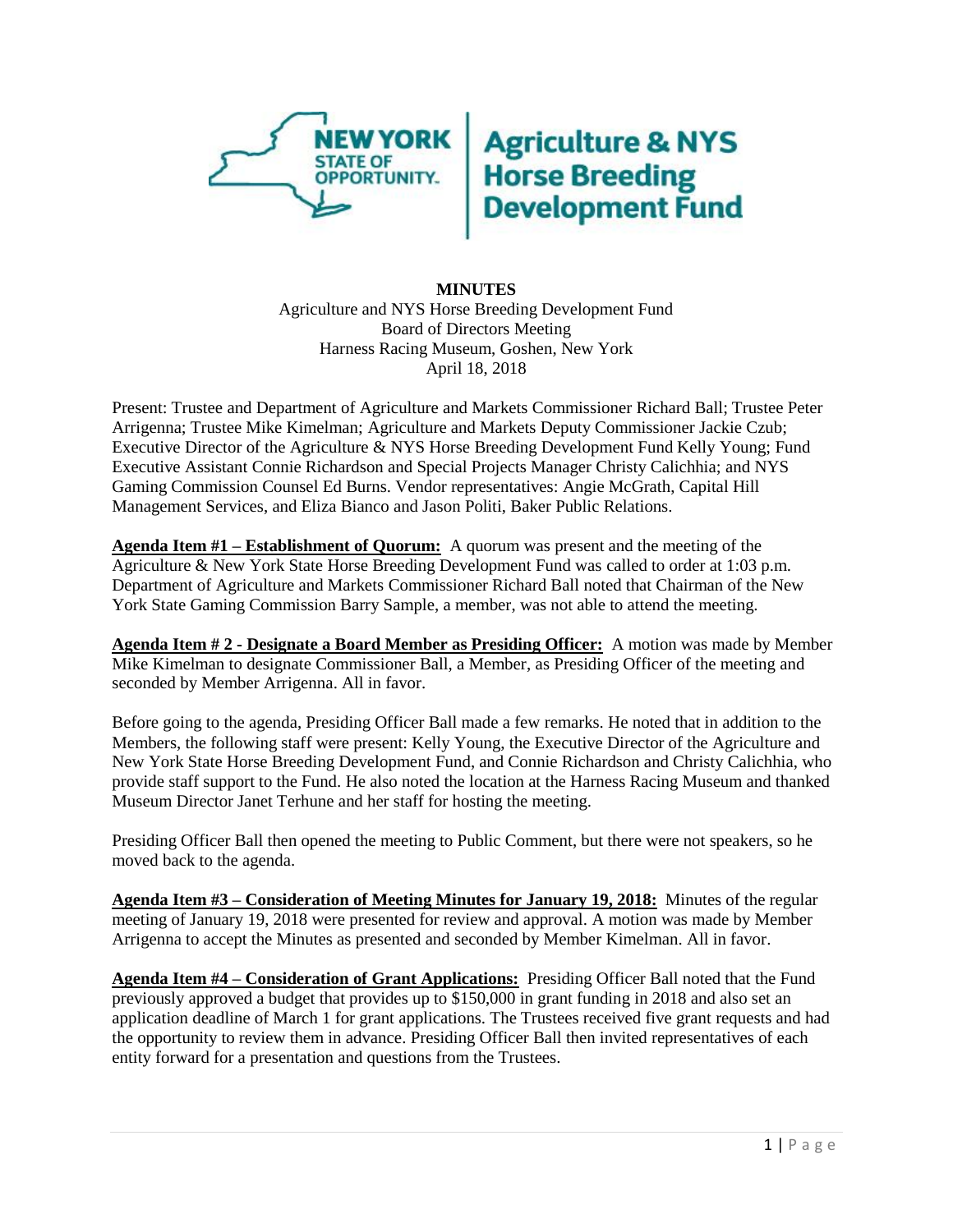1. The **Harness Racing Museum and Hall of Fame** submitted three different grant proposals, one to continue Harness Racing Education programs at \$50,000; one for Microfiche Digitalization at \$40,000; and one for Museum Collection Digitalization at \$50,000. In 2017, the Fund provided a grant in the amount of \$48,750 to support the expansive harness racing education programs of the Museum.

It was noted that under Section 332.1(i) of the Racing, Pari-Mutuel Wagering and Breeding Law, the Fund is authorized to distribute monies received by it "to support and promote research, educational programming, and preservation of the history and traditions of harness and trotting horse racing through acquiring and maintaining collections of artifacts, memorabilia and documents related to such history." Presiding Officer Ball noted that this grant proposal meets that standard.

Janet Terhune, Director of the Museum spoke and noted that the education grant was the most important of the three, but highlighted the microfiche digitalization project and the amount of data it would make available to the public that is currently not easily accessible. Kristine Roberts, Education Coordinator, spoke about the education programs of the Museum funded by the Fund grant the previous year and highlighted increased participation by children and adults.

Member Kimelman asked Ms. Terhune about sharing costs of the digitalization project with the U.S. Trotting Association. She said this would be a good idea as the data would be presented on PATHWAY and in the discussion they suggested USTA could recoup some investment costs with its report charges. Ms. Terhune was going to investigate this possibility further.

2. **Goshen Historic Track** requested funds in the amount of \$55,000 to make repairs to the Arden Barn, one of the most historic barns on the grounds. Under Section 332.1(i) of the Racing, Pari-Mutuel Wagering and Breeding Law, the Fund is authorized to provide such funding in "maintaining a historic racetrack that is designated as a national registered historic landmark." Presiding Officer Ball noted that this grant proposal meets that standard. Tim Masters, the Facilities Supervisor, discussed the proposed project and changes planned on the grounds.

Tim Masters, the Facilities Supervisor, stated that the track has been working on restoring the historic buildings on the grounds with grants from the Fund over the last several years. The Arden Barn, which is on the historic registry, is the last remaining building. The building needs to be lifted, concrete placed underneath and set back down.

Presiding Officer Ball asked about the timeline for the project and was told it could be 6 months to a year depending on weather and problems encountered during the project.

3. The **New York State 4-H Program**, which is administered through Madison County Cornell Cooperative Extension submitted a grant request for \$48,900 for the statewide education program that focuses on advancing interest in Standardbreds. The Fund has supported 4-H for many years and Cooperative Extension has a long history of effectively providing education and awareness programs through its state-wide network. Under section 332.1(b) and Section 332.3 of the Racing, Pari-Mutuel Wagering and Breeding Law, which authorizes the Fund to distribute monies received by it "to such 4-H societies, such amounts as the directors deem advisable, as are engaged or propose to engage in a program for the development of standardbred horses." Presiding Officer Ball noted that this grant proposal meets that standard.

Karin Bump, Executive Director of Madison County CCE, and 4-H Educator Jessica Spaulding presented to the Trustees. Dr. Bump noted that while coordinated by Madison County CCE, this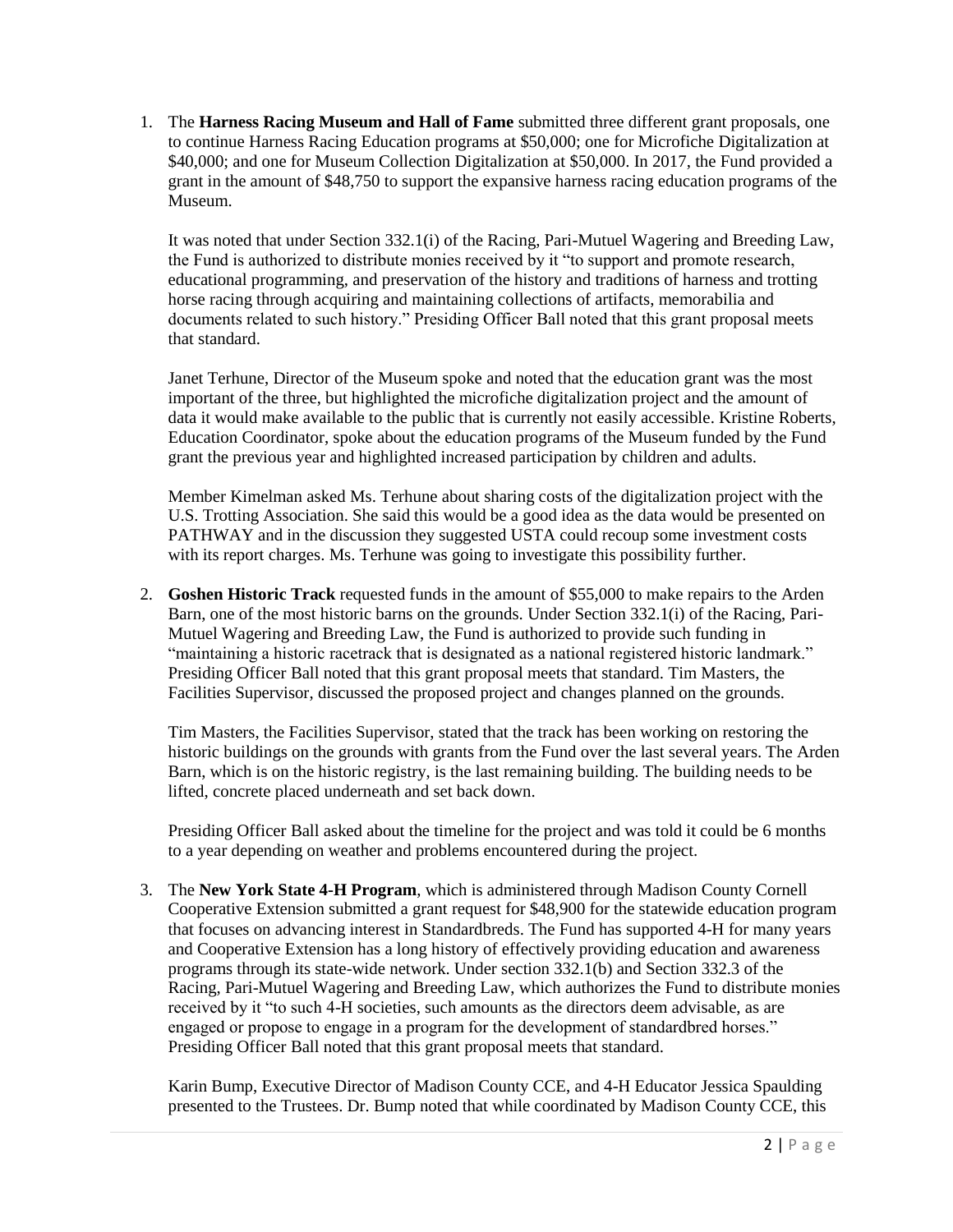grant has the ability to impact every county in New York. She presented American Horse Council data about the interest of American households in horses and noted that the state 4-H horse program helps get Standardbreds, specifically, in front of interested youth. Ms. Spaulding highlighted the programs funded by the grant in 2017, including events in nine counties that included 1,000 participants. The grant also supports regional, statewide and national events that youth in counties across the state participated in, along with the hands-on World of Horses exhibit at the New York State Fair.

Member Arrigenna asked a question about the budget for staffing and Dr. Bump explained that the staff salary funds support a portion of Ms. Spaulding's position, specifically her work on the Standardbred portion of the state 4-H horse program.

4. The **Harness Horse Youth Foundation** requested \$7,500 for two hand-on summer youth programs at Goshen Historic Track in 2018: a five-day camp at the introductory level and a Leadership camp for previous graduates of the first program. Section 332 of the Racing, Pari-Mutuel Wagering and Breeding Law provides funding, as shall be determined by the Fund, but not in excess of one and one-half percent thereof, in an account designated "to support and promote research" and "educational programming." Presiding Officer Ball noted that this grant would meet the educational programming standard.

Jennifer Connor, a board member of the Youth Foundation, shared pictures and stories about the Youth Foundation camps and their impact on young people.

5. **Racing Under Saddle New York** requested \$5,000 for a portion of county fair racing series purses. The program already had a commitment from seven fairs where they competed the previous year and was potentially adding more. Section 332 of the Racing, Pari-Mutuel Wagering and Breeding Law provides funding at county agricultural society harness racing events and this application would meet that standard. Racing Under Saddle events are well attended at the County Fairs and this racing series has grown to become another way to promote and enhance New York's Standardbred breeding and racing program.

Michelle Miller, the Treasurer and Director of Marketing, was not able to attend, but sent a supplementary note that the Trustees were able to review.

Discussion followed and consensus was reached to fund the HHYF and RUS-NY requests for \$7,500 and \$5,000, respectively, and divide the remaining amount of the budgeted \$150,000 between the Harness Racing Museum, Historic Track and the New York State 4-H Program. That amount would be \$45,833. Members Kimelman and Arrigenna both noted an interest in funding the other requests from the Harness Racing Museum in the future if money is available, particularly the microfiche digitalization project.

A motion was made by Member Kimelman to grant the Harness Racing Museum \$45,833 in 2018. Seconded by Member Arrigenna. All in favor.

A motion was made by Member Arrigenna to grant the Goshen Historic Track \$45,833 in 2018. Seconded by Presiding Officer Ball. Member Kimelman abstained as member of the track board of directors. All in favor.

A motion was made by Member Kimelman to grant the New York State 4-H Horse Program \$45,833 in 2018. Seconded by Member Arrigenna. All in favor.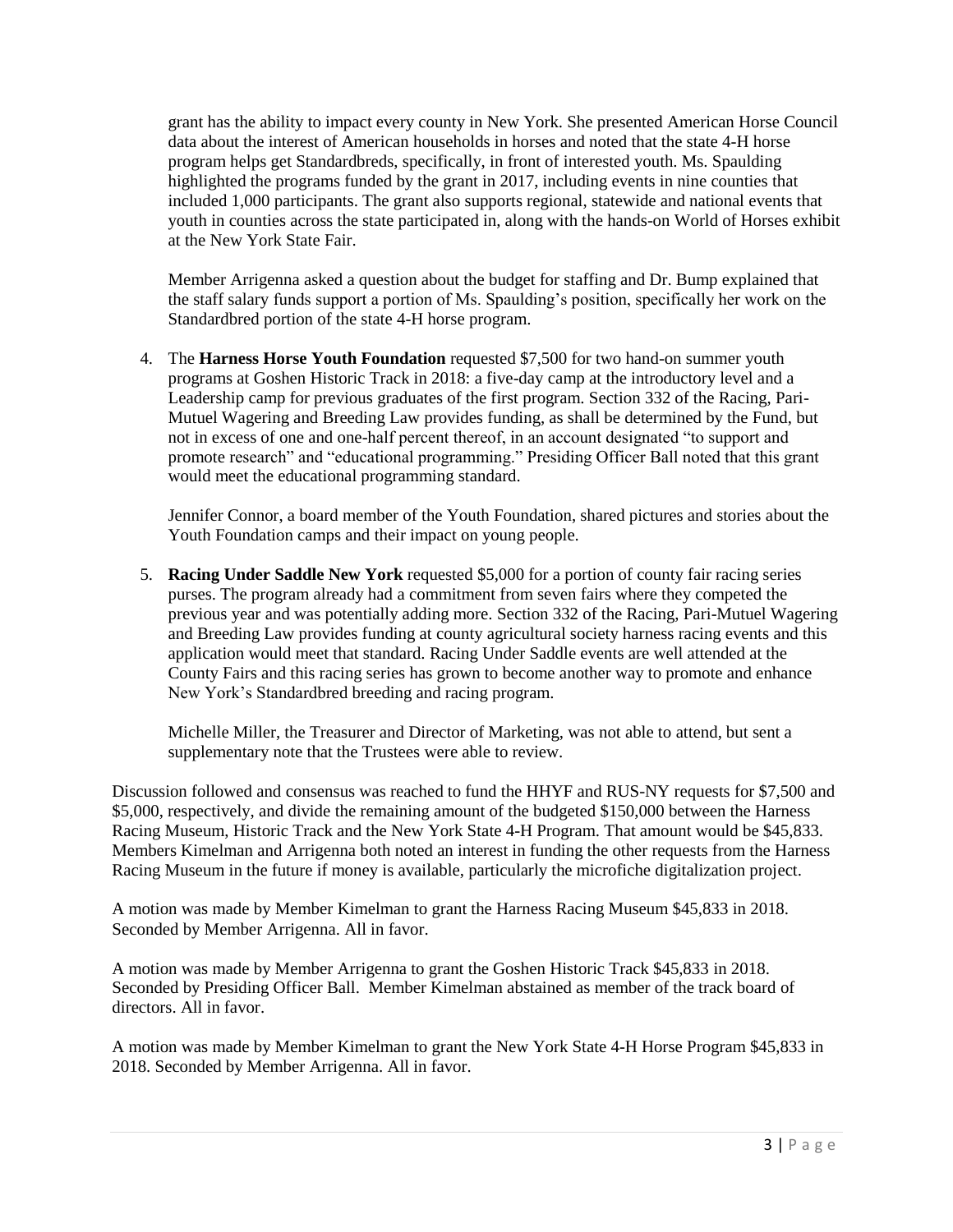A motion was made by Member Kimelman to grant the Harness Horse Youth Foundation \$7,500 in 2018. Seconded by Member Arrigenna. All in favor.

A motion was made by Member Kimelman to grant Racing Under Saddle New York \$5,000 in 2018. Seconded by Member Arrigenna. All in favor.

**Agenda Item #5 – Consideration to Enter into Executive Session:** At this point in the agenda, Presiding Officer Ball called for the members to consider a motion to enter into Executive Session, for the purpose of discussing a personnel matter, pursuant to New York Public Officers Law Section 105.1. Member Kimelman made the motion, seconded by Member Arrigenna. All in favor. The members then convened into Executive Session.

**Return from Executive Session:** Upon returning from Executive Session, Presiding Officer Ball thanked everyone for their patience and moved to the next item on the agenda.

**Agenda Item #6 – Capital Hill Management Services Update**: Presiding Officer Ball invited Capital Hill Management Services to provide an update on administrative and marketing efforts on behalf of the Fund. Angie McGrath of Capital Hill Management provided a review of the past year including: implementing an updated look for Fund publications and social media presence; production of high quality videos for events and social media; coordination of events from the Day of Champions to the Annual Awards Banquet; and a new owner seminar. Ms. McGrath highlighted work so far in 2018 that included development of a comprehensive media and public relations plan and updates to new owner seminar materials. She summarized administrative work completed on behalf of the Fund, including the development of a secure digital filing system.

Jason Politi of Baker Public Relations provided a social media update, including the reach of unique content like videos and infographics, and shared some examples.

Eliza Bianca discussed media placements achieved by the Fund, including stories on the economic impact of harness racing in the state and shared a television report that aired in the Hudson Valley.

Presiding Officer Ball asked about the new owner seminar in 2017 at Saratoga and conversation about new ways to promote these educational opportunities ensued.

**Agenda Item #7 – Consideration of Administrative Services Contract:** Presiding Officer Ball stated that while the Promotion and Marketing Services contract that the Fund awarded the previous year was for three years, the Administrative Services contract was for one year, beginning May 1, 2017, and concluding on April 30, 2018. With that date approaching, he suggested that the Trustees discuss how to proceed and suggested that one option was to extend the current contract for a period of time, which had been done in the past. He noted that any extension of the contract would be under the current terms at the current payment rate. Additionally, staff would have the authority to execute the extension agreement on behalf of the Fund if that is what the Trustees decide.

Member Kimelman said the date of the contract period did not line up well with the needs of the program and suggested that the contract be extended to the end of the "cycle" after the calculation of breeders awards for 2018. He offered the date of Oct. 31, 2018.

Peter Arrigenna made a motion to extend the Administrative Services contract with Capital Hill Management Services through Oct. 31, 2018, at the current rate. Member Kimelman seconded. All in favor.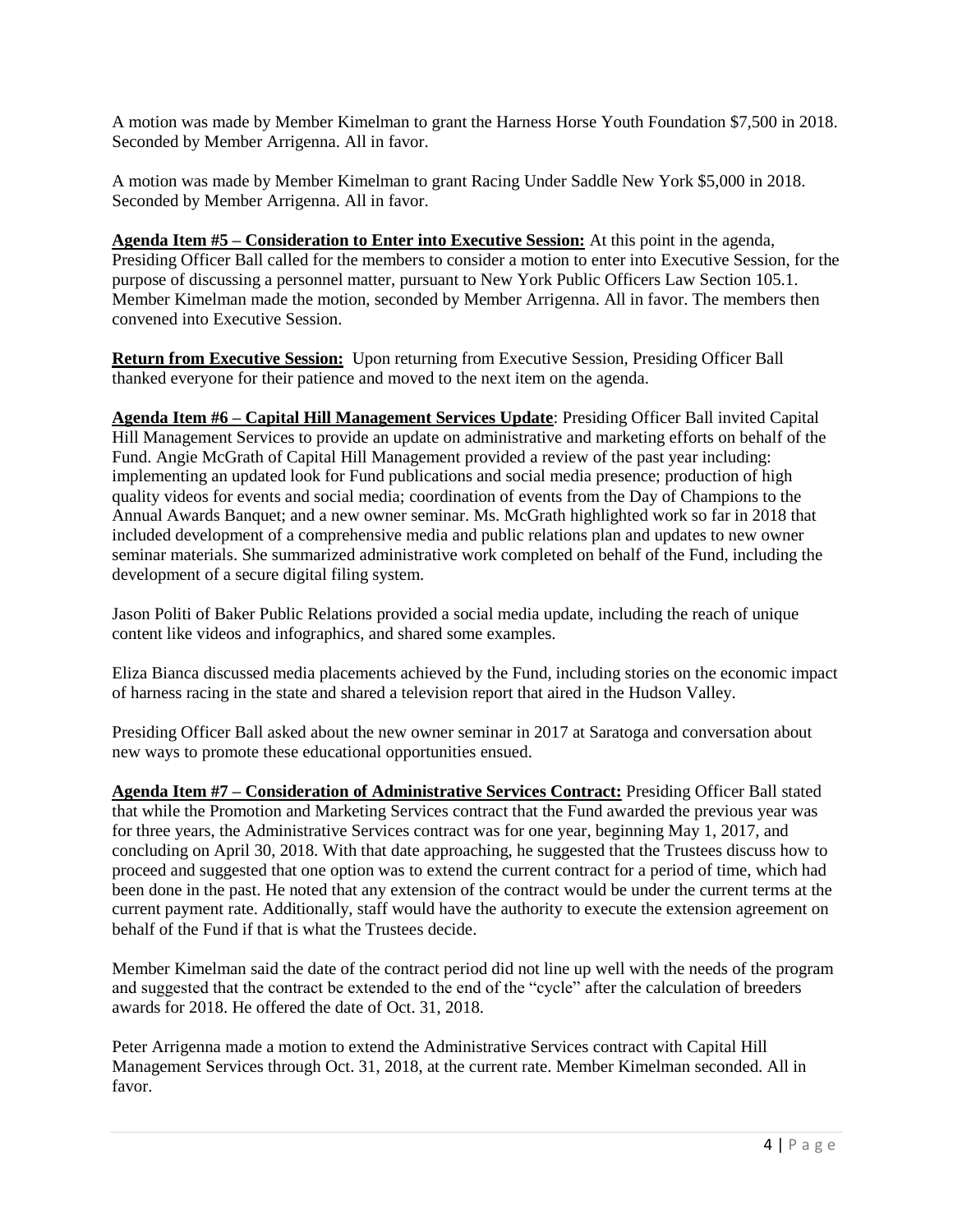**Agenda Item #8 – Consideration of Drug Testing Program:** Presiding Officer Ball noted that the Trustees approved a budget in January providing up to \$160,000 for Out-of-Competition Drug Testing and up to \$40,000 for County Fair Drug Testing. In the past the Fund has designated the New York Drug Testing and Research Program at Morrisville State College as a single source drug lab to perform these testing services and the Trustees had a resolution before them to do the same in 2018, which read:

Pursuant to Section 330 of the Racing, Pari-Mutuel Wagering and Breeding Law of the State of New York (the "Racing Law"), the Agriculture & New York State Horse Breeding Development Fund (the "Fund") "is created in order that it may promote the breeding of horses and the conduct of equine research in this state on its own responsibility and under its own business management. The policy, good faith and interest of the state are concerned with the management and development of the Fund and are committed to promotion of horse breeding and equine research in this state in active cooperation with the Fund."

In carrying out this statutory mandate, the Board of Directors of the Fund have historically recognized, and continues to recognize, that the New York Drug Testing and Research Program at Morrisville State College ("Drug Lab") is a single source vendor with specialized expertise and knowledge with respect to the effective and efficient drug testing of the Standardbred breeding and racing industries as contemplated by the Racing Law.

In this regard, the Fund's Board of Directors recognizes that: (1) the mission of the Drug Lab is to ensure the integrity of racing in New York State, (2) the Drug Lab provides statewide services that will allow for consistency and uniformity in complex testing of registered Standardbreds throughout New York State, and (3) the continuation of the Fund's historical relationship with the Drug Lab is in the Fund's best interests.

For these reasons the Drug Lab is uniquely positioned to carry out, on a cost-effective basis, the measurable objectives of the Fund by providing drug testing services for the Fund throughout the State of New York.

Presiding Officer Ball further noted that if a motion was carried by the Directors to approve this resolution, the Executive Director, on behalf of the Fund, would be authorized to enter into two separate one-year contracts with the Drug Lab for (1) out-of-competition testing and (2) county fair testing, as provided for in the approved 2018 budget.

A motion to designate the New York Drug Testing and Research Program at Morrisville State College as a single source drug lab and for staff to move forward with a contract was made by Member Arrigenna and seconded by Member Kimelman. All in favor.

**Agenda Item #9 – Consideration of 2018 County Fair Schedule:** Presiding Officer Ball noted that at the previous meeting the Trustees approved schedules for the New York Sire Stakes and the Excelsior Series, but still had the County Fair racing schedule to consider. The Trustees reviewed a schedule with 20 fair racing dates, the same fairs as last year, and finals at Monticello.

Member Arrigenna made a motion to accept the 2018 County Fair racing schedule, seconded by Member Kimelman. All in favor.

**Agenda Item #10 – Annual Review of Fund Policies:** Presiding Officer Ball stated that each year the Board reaffirms the 22 policies of the Fund. Five policies have been updated by staff for consideration. The changes to these five policies are largely to make the policies current and reflective of the size and resources available to the office.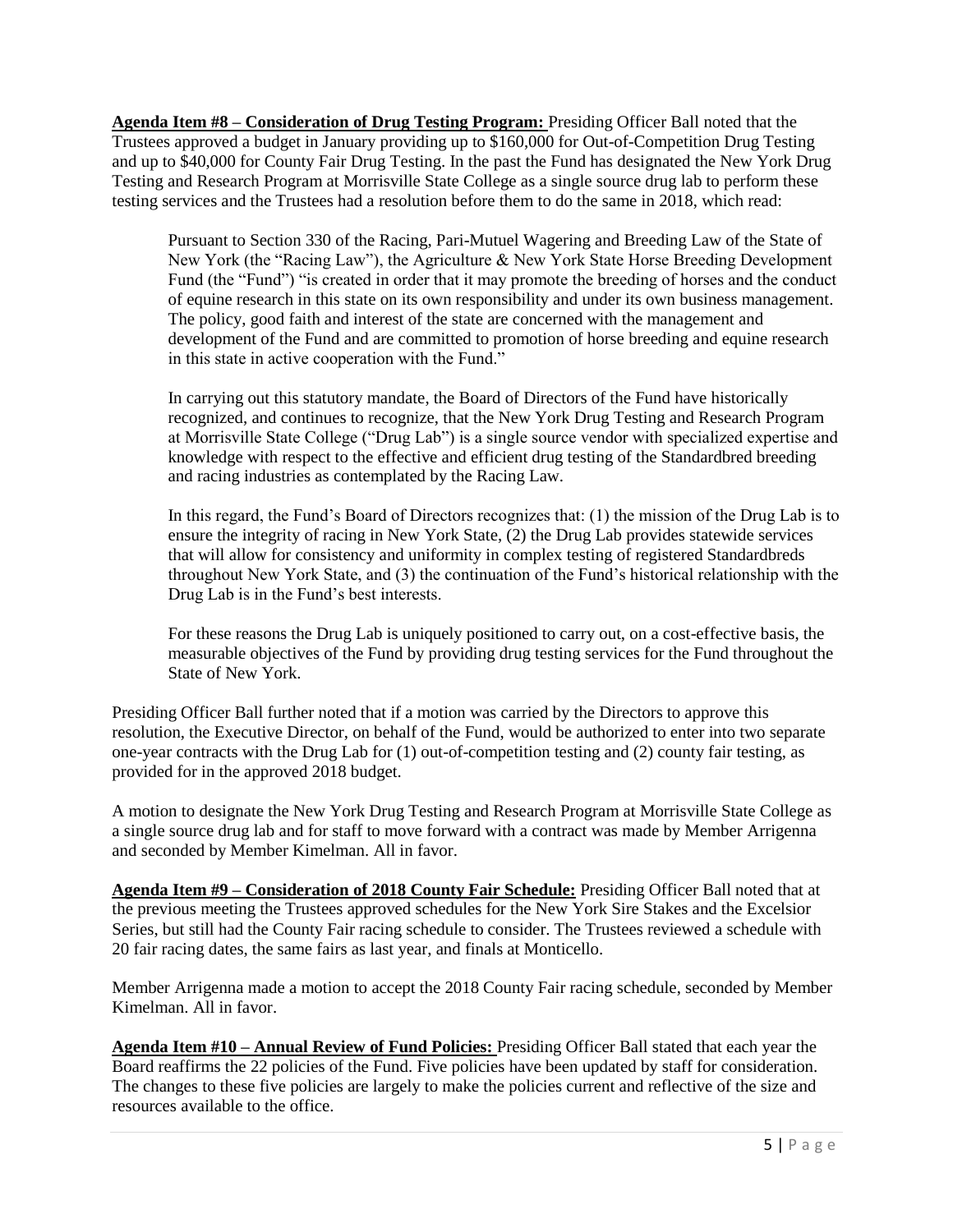The policies simply being reaffirmed were considered first and then the policies that have proposed changes. The reaffirmed policies related to:

- ➢ Affirmative Action
- ➢ Communications and Computers
- ➢ Credit Card
- ➢ Disposal of Property
- ➢ Equipment Control
- $\triangleright$  Hiring
- ➢ Internal Controls
- ➢ Investment
- ➢ Lobbying
- ➢ Minority and Women Owned Business Enterprises
- ➢ Project Sunlight
- ➢ Procurement Guidelines
- ➢ Record Management, Retention and Destruction
- ➢ Time and Attendance
- ➢ Travel
- ➢ Workplace Violence
- ➢ Whistleblower

There was no discussion on these policies.

Trustees then reviewed the policies with proposed changes related to:

- ➢ Cash Receipts
- ➢ Collection Procedures
- ➢ Grants
- ➢ Sexual Harassment
- ➢ Uncashed/Undeposited Checks

Presiding Officer Ball asked Executive Director Young to comment on the changes. She noted that many of these policies relate to handling money and the suggested changes address the small size of the office staff and the attempt to strengthen internal controls.

Member Arrigenna made a motion to accept the 22 policies. Seconded by Member Kimelman. All in favor.

## **Agenda Item #11 – Consideration of Process for Night of Champions Proposals for 2019**

Presiding Officer Ball stated that the Trustees discussed a concept to allow harness racetracks in the state to submit proposals to host the Night of Champions every third year during the board's January meeting. He noted that the Trustees would like to receive proposals in June of this year to host the Night of Champions in 2019 and make an announcement of next year's location in September. Staff was tasked with developing a process and criteria for accepting proposals and the Trustees have a plan to consider.

Member Kimelman made a motion to accept the proposal as presented. Member Arrigenna seconded. All in favor.

**Agenda Item #12 – Annual Financial Audit Report Update:** Presiding Officer Ball noted that each year the Fund completes a Financial Audit of the previous year by March 31. Each Trustee was able to review a copy of the completed report that was submitted by the auditor, Valles Vendiola of Bronx, N.Y.